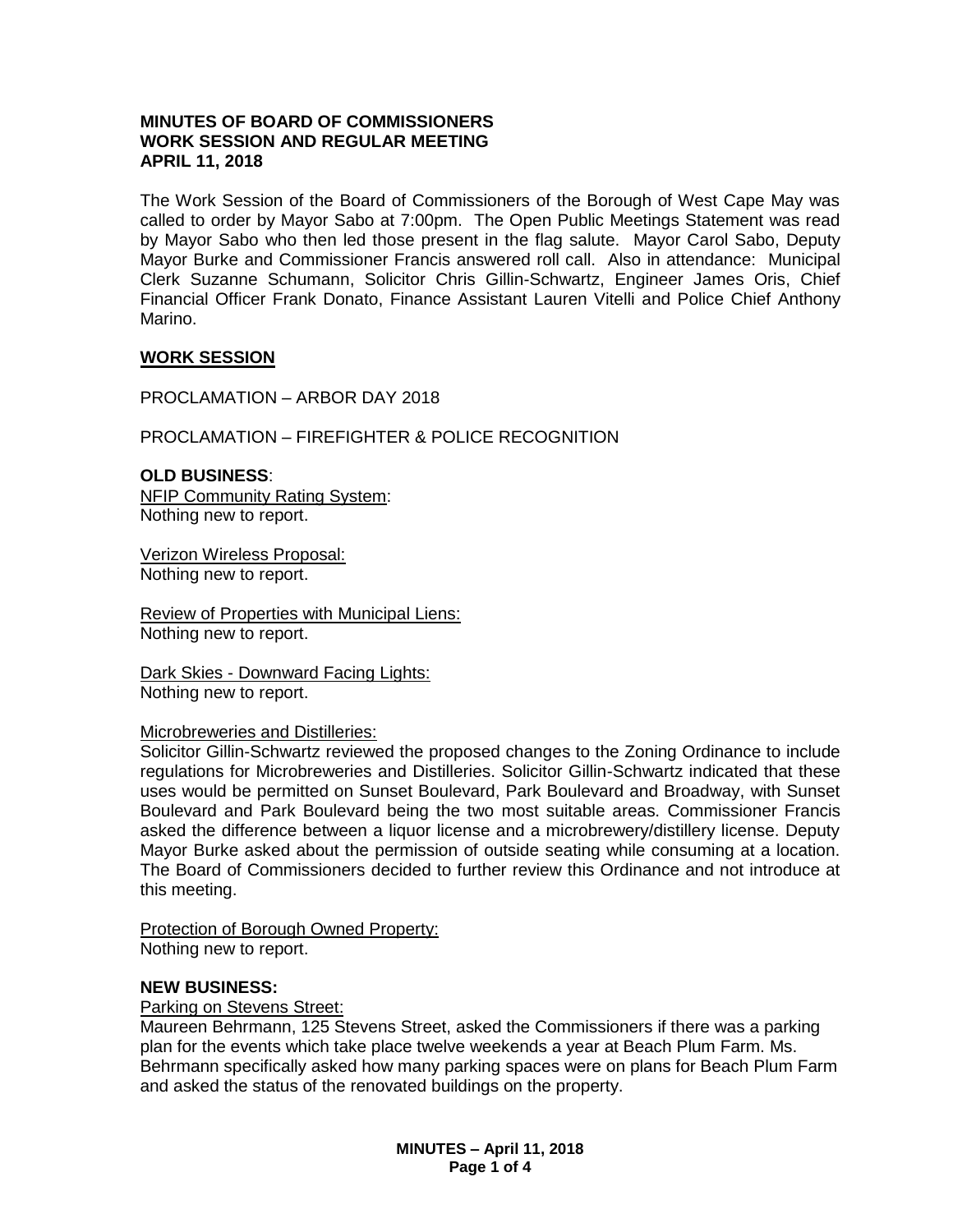Solicitor Gillin-Schwartz indicated the the property is commercial farmland which is regulated by the County Board of Agriculture and the State's Right to Farm Act, both of which lessen the Borough's control over the property. Mayor Sabo indicated that the Borough is victim of its own success and suggested that the Governing Body reach out to the property owner to discuss plans of the property as well as the parking concerns. Deputy Mayor Burke mentioned the regulation for restaurant parking in the Borough which is one space per six seats and believes the dinner events at the farm cover adequate parking. Deputy Mayor Burke also spoke of the "no parking" signs which are provided by the CMPD to place along Stevens Street during the farm's events. Chief Marino indicated that these signs are placed during all event weekends to avoid traffic congestion. Chief Marino expressed the little area for enforcement in that area due to the narrow roadway and lack of open space. Chief Marino believes the radar sign which the Borough is purchasing will provide relevant data for traffic enforcement in the area. Engineer Oris suggested reaching out to the County's Board of Agriculture to see if any new plans have been filed for Beach Plum Farm.

Ms. Behrmann asked for confirmation that the new/renovated buildings on the property cannot be used as a hotel or bed and breakfast. This information was confirmed and indicated that the buildings can be used as rentals, but not as a hotel or bed and breakfast style.

Barbara Hoepp, 509 Fourth Avenue, Unit 2, suggested the idea of Stevens Street being a one-way street. Mayor Sabo indicated that this would have to be a permanent change and not only on event weekends. Deputy Mayor Burke expressed concerns with adding traffic to West Drive. Commissioner Francis agreed with Mayor Sabo's earlier comment that the Commissioners should reach out to the property owner for clarification.

**REVIEW OF REGULAR MEETING**: Mayor Sabo reviewed the Consent Agenda and Non-Consent agenda items.

**PUBLIC PORTION:**

-none-

# **REGULAR MEETING:**

## **BUDGET:**

87-18 Read by Title Only and Open Public Hearing on 2018 Municipal Budget

On motion by Commissioner Francis, seconded by Deputy Mayor Burke, Resolution 87-18 was adopted and the Public Hearing for the 2018 Municipal Budget was opened.

Frank Donato, CFO, reviewed the budget and the proposed amendments which would include an increase in capital improvements to cover the down-payment of the bond for various street improvements, borough hall parking lot improvements, a new DPW vehicle and infrastructure updates, as well as an increase to water/sewer to cover the cost of the Water Quality Accountability project. With these amendments, there would still be a zero percent increase in the budget.

Barbara Hoepp, 509 Fourth Avenue, Unit 2, asked if Oak Avenue was scheduled for improvements and if a sidewalk was being added. Mayor Sabo indicated that Oak Street is scheduled for improvement without a sidewalk and indicated that the project timeline is within 2 years.

> **MINUTES – April 11, 2018 Page 2 of 4**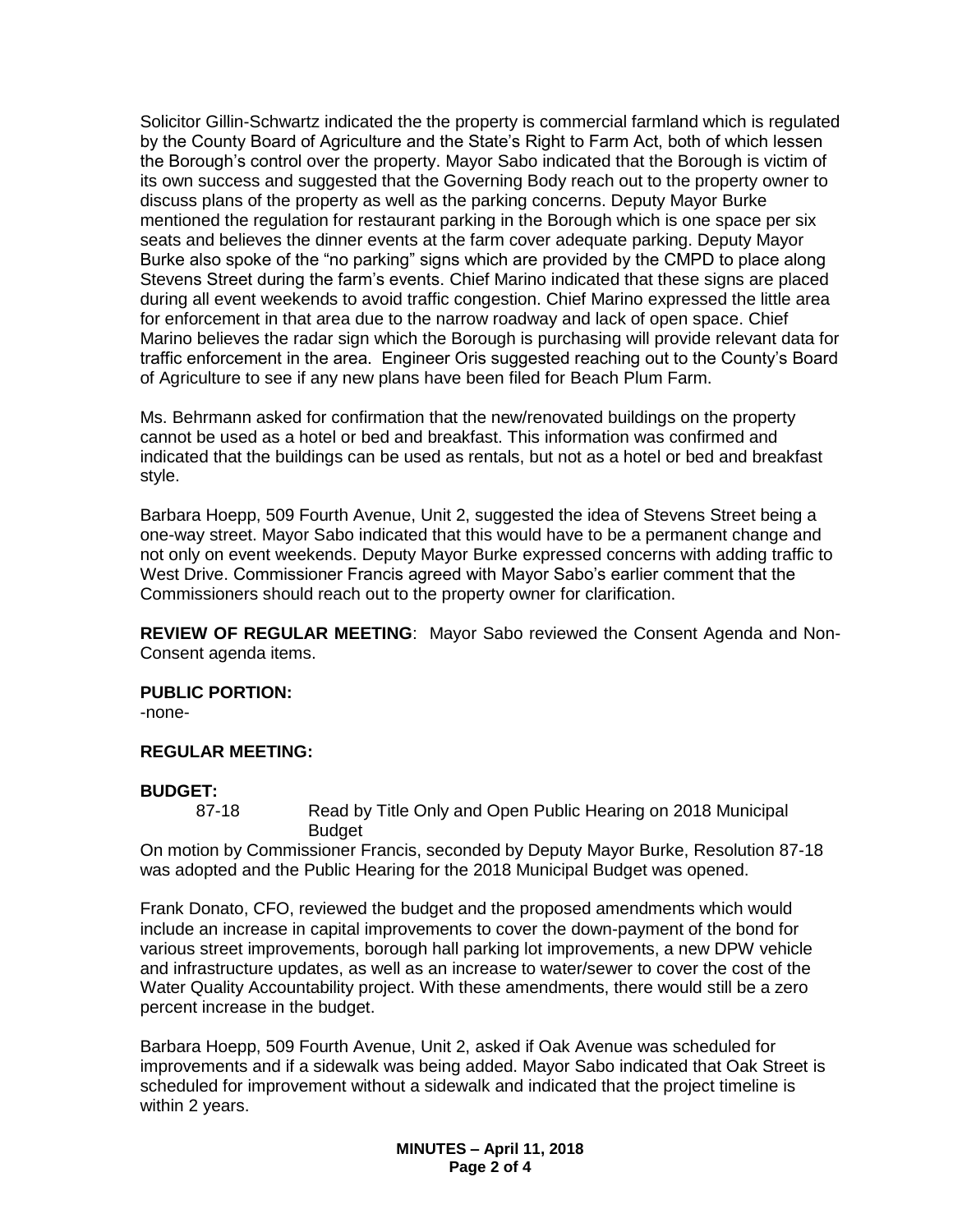Greg Basile, DPW Supervisor, thanked the Board of Commissioners for accepting the budget requests and stated that the new truck will be replacing two trucks.

When no one else wished to speak, the public hearing was closed.

88-18 Budget Amendment

Commissioner Francis made a motion to approve Resolution 88-18, Budget Amendment, seconded by Deputy Mayor Burke. The motion was carried unanimously on roll call vote.

**CONSENT AGENDA**: On motion of Deputy Mayor Burke, seconded by Commissioner Francis, the following Consent Agenda was unanimously approved on roll call vote.

#### Minutes:

March 28, 2018 – Work Session and Regular Meeting

#### Ordinances for Introduction and Publication:

| 539-18 | <b>**TABLED**</b> An Ordinance Amending Section 27 of the Borough Code |
|--------|------------------------------------------------------------------------|
|        | Regarding Permitted Uses in the Commercial Districts                   |
| 540-18 | Bond Ordinance Providing for Various Capital Improvements in and by    |
|        | the Borough of West Cape May in the County of Cape May, New Jersey,    |
|        | Appropriating \$2,350,000 Therefor and Authorizing the Issuance of     |
|        | \$2,288,096 Bonds or Notes of the Borough to Finance Part of the Cost  |
|        | <b>Thereof</b>                                                         |
|        |                                                                        |

#### Resolutions:

89-18 Authorizing a Professional Services Agreement with Remington & Vernick Engineers to Perform Geographic Information System (GIS) and Asset Management Plan in Connection with the New Jersey Water Quality Accountability Act 90-18 Bill Payment

## **NON-CONSENT AGENDA**

Resolutions:

NONE

## Ordinances for Second Reading and Public Hearing:

538-18 An Ordinance Amending the Property Maintenance Code *Mayor Sabo opened the public hearing. When no one wished to speak, the public hearing was closed and Deputy Mayor Burke made a motion, seconded by Commissioner Francis, to adopt Ordinance 538-18. The motion was carried unanimously on roll call vote.*

#### **COMMISSIONER REPORTS**

Commissioner Francis mentioned that the Cape May Point meeting which he attended relative to Wetlands and Fresh Water Restoration which provided interesting information on the topic. Commissioner Francis also spoke about the vision for bikeways and walking trails on the island.

Deputy Mayor Burke mentioned the two hour bikeway meeting today which he attended and would encompass all four neighboring towns south of the canal to promote safe biking. It was also mentioned that it is expected that there will be upcoming improvements to Sunset